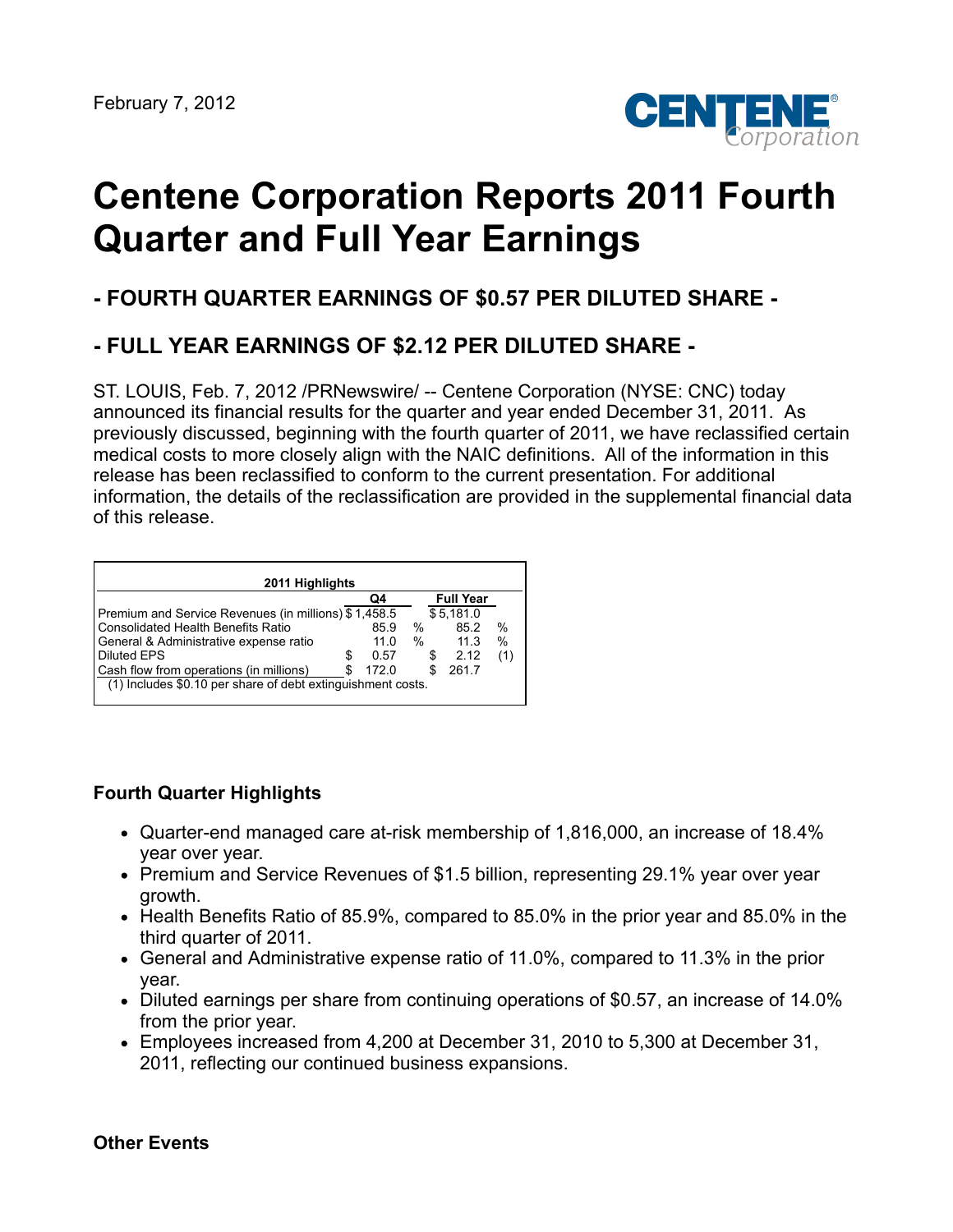- In January 2012, we were selected to contract with the Washington Health Care Authority to serve Medicaid beneficiaries in the state. Operations are expected to commence in the third quarter of 2012.
- In February 2012, Louisiana Healthcare Connections began operating under a new contract in Louisiana to provide healthcare services to Medicaid enrollees participating in the Bayou Health program. In addition, Nurtur, our subsidiary which provides life, health and wellness programs, commenced operations to provide disease management services for state employees in Louisiana beginning in January 2012.

Michael F. Neidorff, Centene's Chairman and Chief Executive Officer, stated, "During 2011, we were able to successfully demonstrate our ability to grow through new contract awards and expansions, while continuing to focus on our targeted margins. I look forward to the new business commencing in 2012 and the opportunity to develop additional markets."

The following table depicts membership in Centene's managed care organizations, by state:

|                          | December 31, |           |  |  |  |
|--------------------------|--------------|-----------|--|--|--|
|                          | 2011         | 2010      |  |  |  |
| Arizona                  | 23,700       | 22.400    |  |  |  |
| Florida                  | 198,300      | 194.900   |  |  |  |
| Georgia                  | 298.200      | 305.800   |  |  |  |
| <b>Illinois</b>          | 16.300       |           |  |  |  |
| Indiana                  | 206,900      | 215.800   |  |  |  |
| Kentucky                 | 180.700      |           |  |  |  |
| Massachusetts            | 35.700       | 36.200    |  |  |  |
| Mississippi              | 31.600       |           |  |  |  |
| Ohio                     | 159.900      | 160,100   |  |  |  |
| South Carolina           | 82.900       | 90.300    |  |  |  |
| Texas                    | 503.800      | 433.100   |  |  |  |
| Wisconsin                | 78.000       | 74.900    |  |  |  |
| Total at-risk membership | 1.816.000    | 1.533.500 |  |  |  |
| Non-risk membership      | 4.900        | 4.200     |  |  |  |
| Total                    | 1.820.900    | 1,537,700 |  |  |  |

The following table depicts membership in Centene's managed care organizations, by member category:

|                          | December 31, |           |  |  |  |  |
|--------------------------|--------------|-----------|--|--|--|--|
|                          | 2011         | 2010      |  |  |  |  |
| Medicaid                 | 1.336.800    | 1,177,100 |  |  |  |  |
| CHIP & Foster Care       | 213,900      | 210,500   |  |  |  |  |
| ABD & Medicare           | 218.000      | 104.600   |  |  |  |  |
| <b>Hybrid Programs</b>   | 40.500       | 36,200    |  |  |  |  |
| Long-term Care           | 6,800        | 5,100     |  |  |  |  |
| Total at-risk membership | 1.816.000    | 1.533.500 |  |  |  |  |
| Non-risk membership      | 4.900        | 4,200     |  |  |  |  |
| Total                    | 1,820,900    | 1,537,700 |  |  |  |  |
|                          |              |           |  |  |  |  |

**Statement of Operations: Three Months Ended December 31, 2011**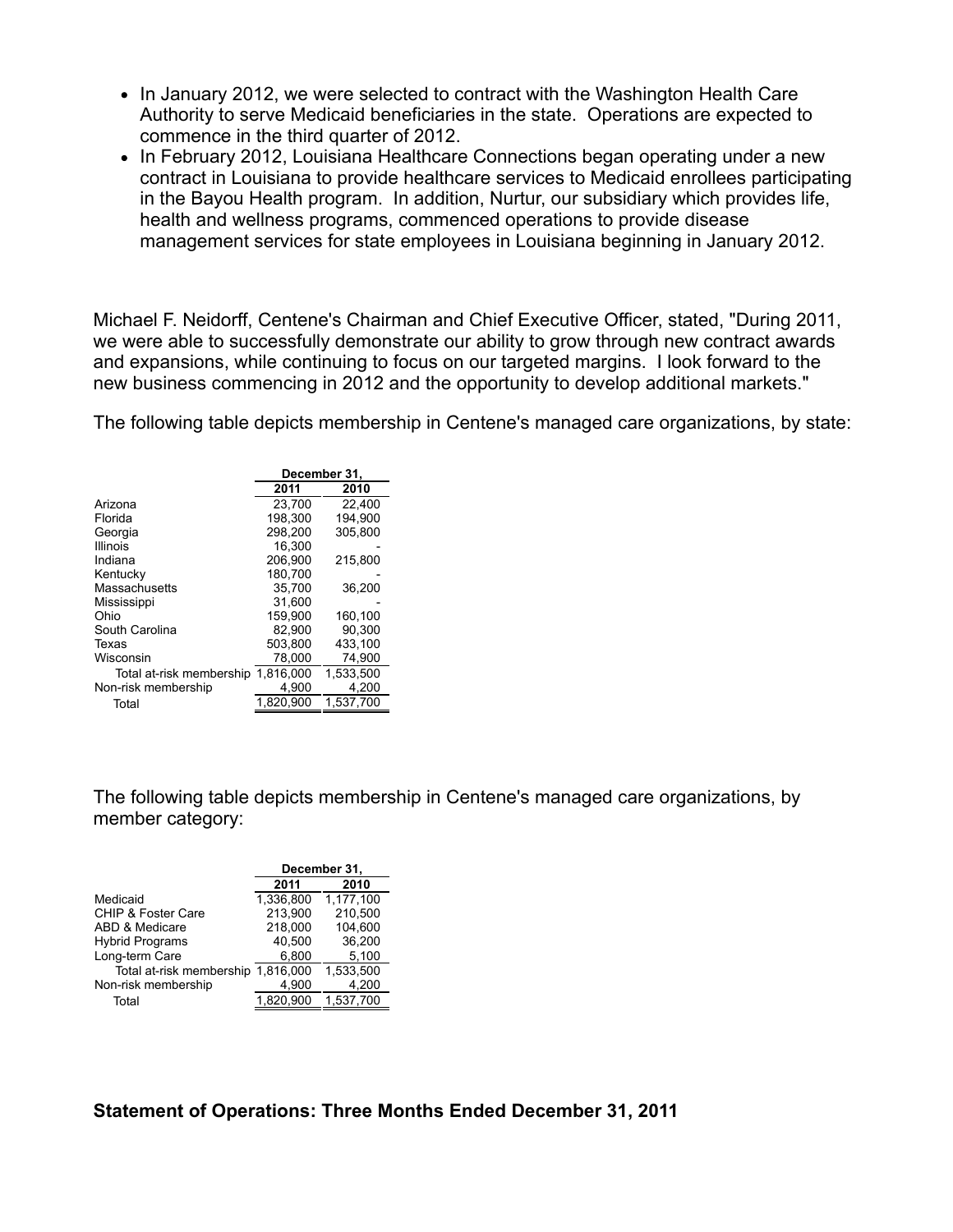- For the fourth quarter of 2011, Premium and Service Revenues increased 29.1% to \$1.5 billion from \$1.1 billion in the fourth quarter of 2010. The increase was primarily driven by new operations in Mississippi, Illinois and Kentucky added during 2011, Texas expansion and overall membership growth.
- Consolidated HBR of 85.9% for the fourth quarter of 2011 represents an increase of 0.9% from the comparable period in 2010 and from the third quarter of 2011. This increase is primarily a result of the commencement of operations in Kentucky in November 2011.
- Consolidated G&A expense ratio for the fourth quarter of 2011 was 11.0%, compared to 11.3% in the prior year. The decrease is a result of leveraging our costs over higher revenues, offset by additional business expansion costs.
- Earnings from operations increased to \$47.4 million in the fourth quarter 2011 from \$45.5 million in the fourth quarter 2010. Net earnings from continuing operations were \$30.1 million in the fourth quarter 2011, compared to \$25.5 million in the fourth quarter of 2010.
- Earnings per diluted share increased to \$0.57 in the fourth quarter of 2011 compared to \$0.50 in the prior year.

# **Statement of Operations: Year Ended December 31, 2011**

- For the year ended December 31, 2011, Premium and Service Revenues increased 20.9% to \$5.2 billion from \$4.3 billion in 2010. The increase was driven by the commencement of operations in Mississippi, Kentucky and Illinois during 2011, Texas expansion and membership growth.
- Consolidated HBR of 85.2% for 2011 represents a decrease of 0.3% from 2010 primarily as a result of lower levels of utilization and contract enhancements, partially offset by our Kentucky health plan which began operations in November 2011.
- Consolidated G&A expense ratio for 2011 was 11.3%, compared to 11.2% in the prior year. The increase is primarily due to additional business expansion costs, offset by leveraging our expenses over higher revenues.
- Earnings from operations increased to \$190.3 million in 2011 from \$157.1 million in 2010, or 21.2% year over year. Net earnings from continuing operations were \$111.2 million in 2011, compared to \$90.9 million in 2010.
- Earnings per diluted share increased to \$2.12 in 2011, including \$(0.10) of debt extinguishment costs, compared to \$1.80 in the prior year.

# **Balance Sheet and Cash Flow**

At December 31, 2011, the Company had cash, investments and restricted deposits of \$1,237.1 million, including \$38.2 million held by its unregulated entities. Medical claims liabilities totaled \$608.0 million, representing 45.3 days in claims payable. Total debt was \$351.6 million and debt to capitalization was 22.6% at December 31, 2011 excluding the \$77.8 million non-recourse mortgage note. Cash flows from operations for the year ended December 31, 2011 were \$261.7 million, or 2.4 times net earnings.

A reconciliation of the Company's change in days in claims payable from the immediately preceding quarter-end is presented below: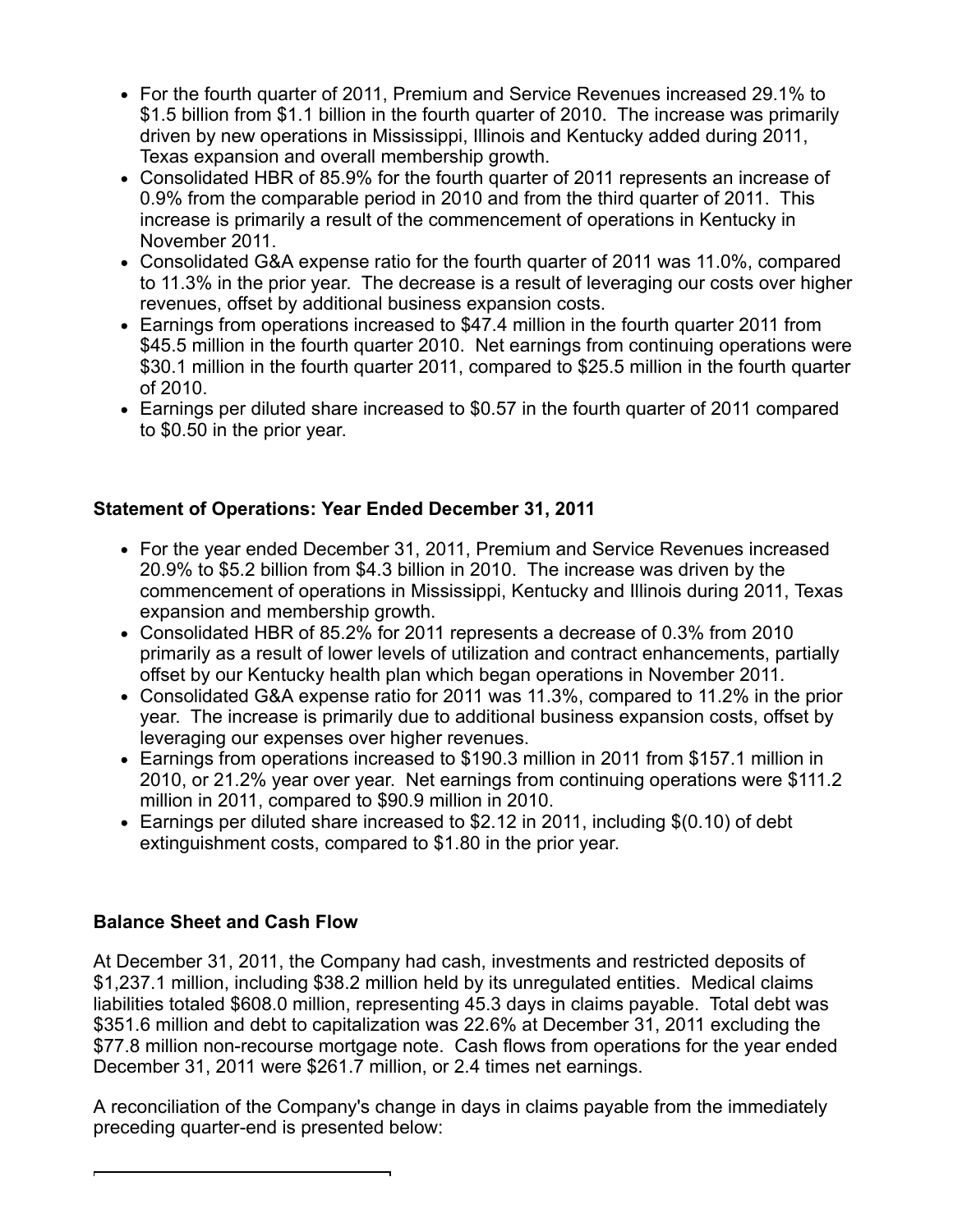\* Days in claims payable for September 30, 2011 have been reduced by 1.0 day to reflect the medical cost reclassification.

# **Outlook**

The table below depicts the Company's annual guidance for 2012:

|                                               | Full Year 2012 |           |                |  |  |
|-----------------------------------------------|----------------|-----------|----------------|--|--|
|                                               |                | Low       | High           |  |  |
| Premium and Service Revenues (in millions) \$ |                |           | 7,200 \$ 7,600 |  |  |
| <b>Diluted EPS</b>                            |                | $2.60$ \$ | 2.80           |  |  |
| lConsolidated Health Benefits Ratio           |                | 87.0%     | 88.0%          |  |  |
| General & Administrative expense ratio        |                | 9.5%      | 10.0%          |  |  |
| Diluted Shares Outstanding (in thousands)     |                | 53,400    |                |  |  |

The above guidance has not been adjusted to include the impact associated with the Washington RFP and assumes that the Texas expansion will begin on March 1 with required CMS approval of premium rates.

# **Conference Call**

As previously announced, the Company will host a conference call Tuesday, February 7, 2012, at 8:30 A.M. (Eastern Time) to review the financial results for the fourth quarter and year ended December 31, 2011, and to discuss its business outlook. Michael F. Neidorff and William N. Scheffel will host the conference call. Investors and other interested parties are invited to listen to the conference call by dialing 1-800-860-2442 in the U.S. and Canada; +1- 412-858-4600 from abroad; or via a live, audio webcast on the Company's website at [www.centene.com,](http://www.centene.com/) under the Investors section. A webcast replay will be available for ondemand listening shortly after the completion of the call for the next twelve months or until 11:59 PM (Eastern Time) on Tuesday, February 12, 2013, at the aforementioned URL. In addition, a digital audio playback will be available until 9:00 AM Eastern Time on Wednesday, February 15, 2012, by dialing 1-877-344-7529 in the U.S. and Canada, or +1- 412-317-0088 from abroad, and entering access code 10008192.

### **About Centene Corporation**

Centene Corporation, a Fortune 500 company, is a leading *multi-line* healthcare enterprise that provides programs and related services to the rising number of under-insured and uninsured individuals. Many receive benefits provided under Medicaid, including the State Children's Health Insurance Program (CHIP), as well as Aged, Blind or Disabled (ABD), Foster Care and long-term care, in addition to other state-sponsored/hybrid programs, and Medicare (Special Needs Plans). Centene's CeltiCare subsidiary offers states unique,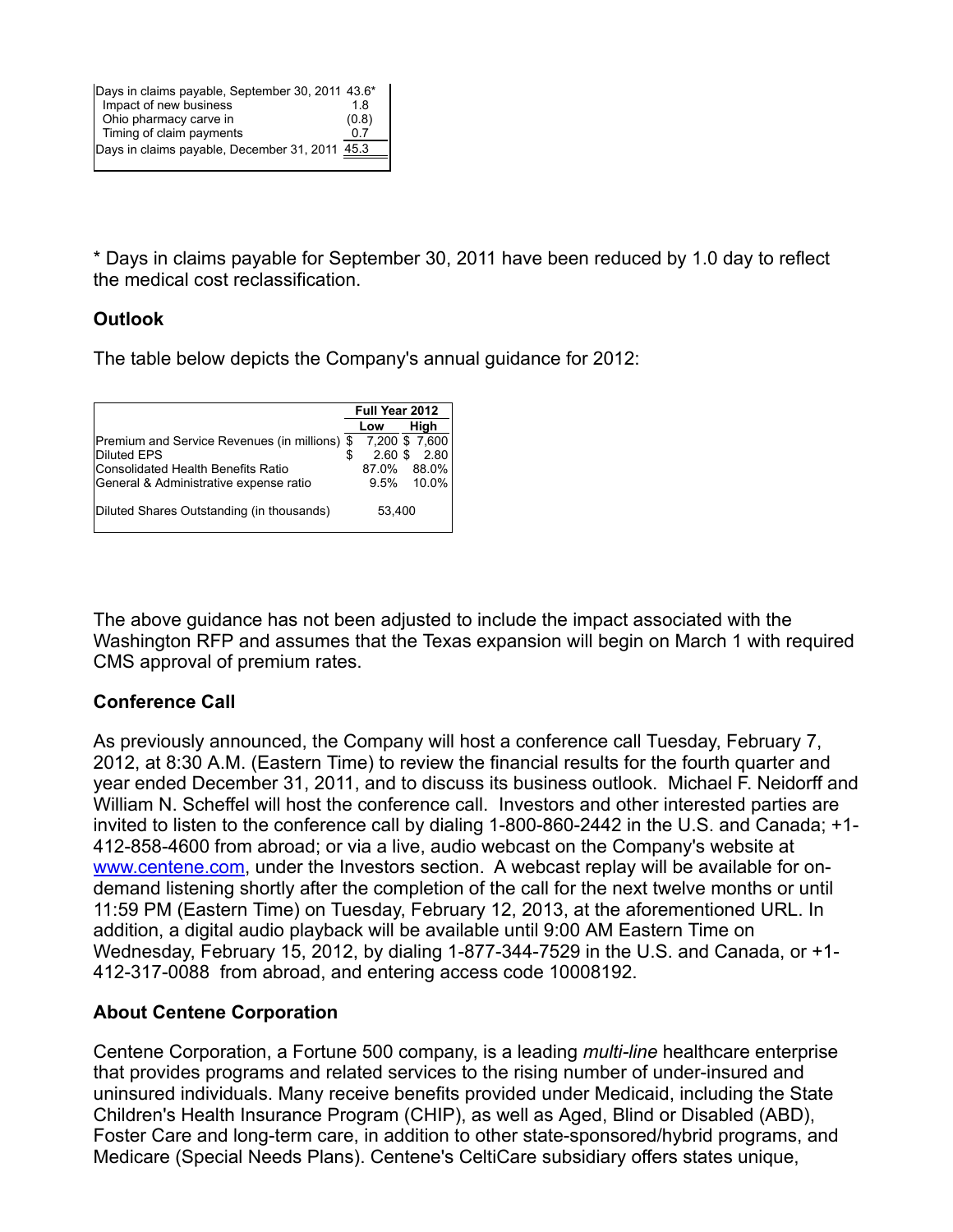"exchange based" and other cost-effective coverage solutions for low-income populations. The Company operates local health plans and offers a range of health insurance solutions. It also contracts with other healthcare and commercial organizations to provide specialty services including behavioral health, life and health management, managed vision, telehealth services, and pharmacy benefits management.

*The information provided in this press release contains forward-looking statements that relate to future events and future financial performance of Centene. Subsequent events and developments may cause the Company's estimates to change. The Company disclaims any obligation to update this forward-looking financial information in the future. Readers are cautioned that matters subject to forward-looking statements involve known and unknown risks and uncertainties, including economic, regulatory, competitive and other factors that may cause Centene's or its industry's actual results, levels of activity, performance or achievements to be materially different from any future results, levels of activity, performance or achievements expressed or implied by these forward-looking statements. Actual results may differ from projections or estimates due to a variety of important factors, including Centene's ability to accurately predict and effectively manage health benefits and other operating expenses, competition, membership and revenue projections, timing of regulatory contract approval, changes in healthcare practices, changes in federal or state laws or regulations, inflation, provider contract changes, new technologies, reduction in provider payments by governmental payors, major epidemics, disasters and numerous other factors affecting the delivery and cost of healthcare. The expiration, cancellation or suspension of Centene's Medicaid Managed Care contracts by state governments would also negatively affect Centene.*

[Tables Follow]

#### **CENTENE CORPORATION AND SUBSIDIARIES**

#### **CONSOLIDATED BALANCE SHEETS (In thousands, except share data) (Unaudited)**

|                                                                                                            | December 31. |             |   |             |  |
|------------------------------------------------------------------------------------------------------------|--------------|-------------|---|-------------|--|
|                                                                                                            |              | 2011        |   | 2010        |  |
| <b>ASSETS</b>                                                                                              |              |             |   |             |  |
| Current assets:                                                                                            |              |             |   |             |  |
| Cash and cash equivalents                                                                                  | \$           | 573,698     | S | 434,166     |  |
| Premium and related receivables, net of allowance for uncollectible accounts of \$639 and \$17,            |              |             |   |             |  |
| respectively                                                                                               |              | 157.450     |   | 136.243     |  |
| Short-term investments, at fair value (amortized cost \$129,232 and \$21,141, respectively)                |              | 130,499     |   | 21.346      |  |
| Other current assets                                                                                       |              | 78,363      |   | 65,066      |  |
| Total current assets                                                                                       |              | 940,010     |   | 656,821     |  |
| Long-term investments, at fair value (amortized cost \$497,805 and \$585,862, respectively)                |              | 506.140     |   | 595.879     |  |
| Restricted deposits, at fair value (amortized cost \$26,751 and \$22,755, respectively)                    |              | 26,818      |   | 22.758      |  |
| Property, software and equipment, net of accumulated depreciation of \$177,294 and \$138,629, respectively |              | 349.622     |   | 326.341     |  |
| Goodwill                                                                                                   |              | 281,981     |   | 278.051     |  |
| Intangible assets, net                                                                                     |              | 27.430      |   | 29.109      |  |
| Other long-term assets                                                                                     |              | 58,335      |   | 34,923      |  |
| Total assets                                                                                               |              | \$2,190,336 |   | \$1,943,882 |  |
| <b>LIABILITIES AND STOCKHOLDERS' EQUITY</b>                                                                |              |             |   |             |  |
| Current liabilities:                                                                                       |              |             |   |             |  |
| Medical claims liability                                                                                   | \$           | 607,985     | S | 456,765     |  |
| Accounts payable and accrued expenses                                                                      |              | 216.504     |   | 188.320     |  |
| Unearned revenue                                                                                           |              | 9,890       |   | 117.344     |  |
| Current portion of long-term debt                                                                          |              | 3,234       |   | 2,817       |  |
| Total current liabilities                                                                                  |              | 837,613     |   | 765,246     |  |
| Long-term debt                                                                                             |              | 348.344     |   | 327,824     |  |
| Other long-term liabilities                                                                                |              | 67,960      |   | 53,757      |  |
| <b>Total liabilities</b>                                                                                   |              | 1,253,917   |   | 1,146,827   |  |

Commitments and contingencies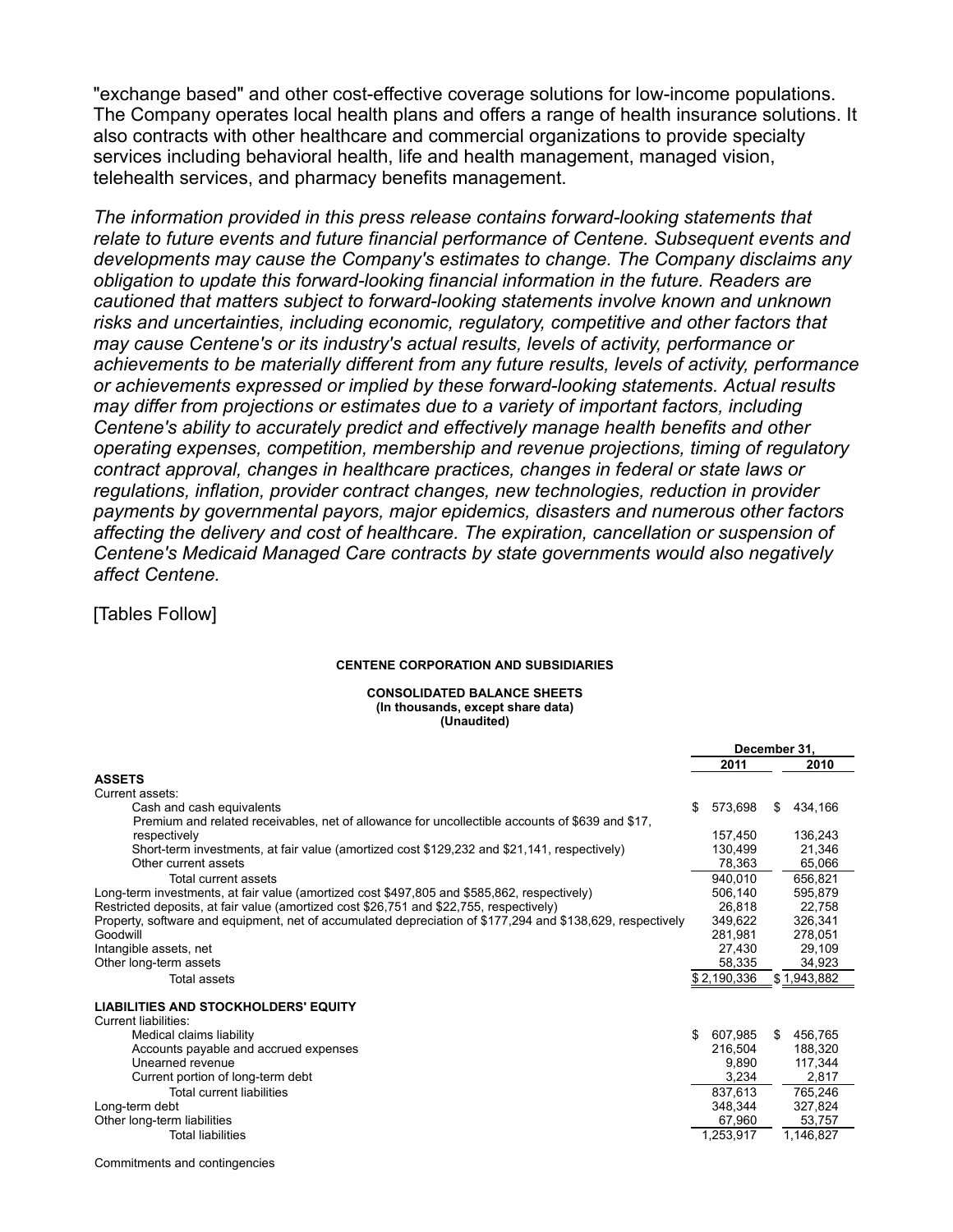| Stockholders' equity:                                                                              |             |             |
|----------------------------------------------------------------------------------------------------|-------------|-------------|
| Common stock, \$.001 par value; authorized 100,000,000 shares; 53,586,726 issued and 50,864,618    |             |             |
| outstanding at December 31, 2011, and 52, 172, 037 issued and 49, 616, 824 outstanding at December |             |             |
| 31.2010                                                                                            | 54          | 52          |
| Additional paid-in capital                                                                         | 421.981     | 384.206     |
| Accumulated other comprehensive income:                                                            |             |             |
| Unrealized gain on investments, net of tax                                                         | 5.761       | 6.424       |
| Retained earnings                                                                                  | 564.961     | 453.743     |
| Treasury stock, at cost (2,722,108 and 2,555,213 shares, respectively)                             | (57, 123)   | (50, 486)   |
| Total Centene stockholders' equity                                                                 | 935.634     | 793,939     |
| Noncontrolling interest                                                                            | 785         | 3,116       |
| Total stockholders' equity                                                                         | 936.419     | 797,055     |
| Total liabilities and stockholders' equity                                                         | \$2,190,336 | \$1,943,882 |

#### **CENTENE CORPORATION AND SUBSIDIARIES**

#### **CONSOLIDATED STATEMENTS OF OPERATIONS (In thousands, except share data) (Unaudited)**

|                                                                      | <b>Three Months Ended</b> |                   |                 |                   | <b>Year Ended</b> |                      |                 |             |
|----------------------------------------------------------------------|---------------------------|-------------------|-----------------|-------------------|-------------------|----------------------|-----------------|-------------|
|                                                                      | December 31,              |                   |                 |                   | December 31,      |                      |                 |             |
|                                                                      |                           | 2011              |                 | 2010              |                   | 2011                 |                 | 2010        |
| Revenues:                                                            |                           |                   |                 |                   |                   |                      |                 |             |
| Premium                                                              |                           | \$1,436,413       |                 | \$1,106,370       |                   | \$5,077,242          |                 | \$4,192,172 |
| Service                                                              |                           | 22,136            |                 | 23,118            |                   | 103,765              |                 | 91,661      |
| Premium and service revenues                                         |                           | 1,458,549         |                 | 1.129.488         |                   | 5.181.007            |                 | 4.283.833   |
| Premium tax                                                          |                           | 48,627            |                 | 51,481            |                   | 159,575              |                 | 164,490     |
| <b>Total revenues</b>                                                |                           | 1,507,176         |                 | 1,180,969         |                   | 5.340.582            |                 | 4,448,323   |
| <b>Expenses:</b>                                                     |                           |                   |                 |                   |                   |                      |                 |             |
| Medical costs                                                        |                           | 1.233.739         |                 | 940.935           |                   | 4.324.746            |                 | 3.584.452   |
| Cost of services                                                     |                           | 17,397            |                 | 16,414            |                   | 78.114               |                 | 63,919      |
| General and administrative expenses<br>Premium tax                   |                           | 159,937<br>48,726 |                 | 127,886<br>50,233 |                   | 587,004<br>160,394   |                 | 477,765     |
|                                                                      |                           |                   |                 |                   |                   |                      |                 | 165,118     |
| Total operating expenses                                             |                           | 1,459,799         |                 | 1,135,468         |                   | 5,150,258            |                 | 4,291,254   |
| Earnings from operations                                             |                           | 47,377            |                 | 45,501            |                   | 190,324              |                 | 157,069     |
| Other income (expense):                                              |                           |                   |                 |                   |                   |                      |                 |             |
| Investment and other income                                          |                           | 3,990             |                 | 3,293             |                   | 13,369               |                 | 15,205      |
| Debt extinguishment costs<br>Interest expense                        |                           | (4,797)           |                 | (5, 452)          |                   | (8,488)<br>(20, 320) |                 | (17, 992)   |
| Earnings from continuing operations, before income tax               |                           |                   |                 |                   |                   |                      |                 |             |
| expense                                                              |                           | 46,570            |                 | 43,342            |                   | 174,885              |                 | 154,282     |
| Income tax expense                                                   |                           | 17,306            |                 | 16,958            |                   | 66,522               |                 | 59,900      |
| Earnings from continuing operations, net of income tax               |                           |                   |                 |                   |                   |                      |                 |             |
| expense                                                              |                           | 29,264            |                 | 26,384            |                   | 108,363              |                 | 94,382      |
| Discontinued operations, net of income tax expense of \$0, \$12, \$0 |                           |                   |                 |                   |                   |                      |                 |             |
| and \$4,388, respectively                                            |                           |                   |                 | (65)              |                   |                      |                 | 3,889       |
| Net earnings                                                         |                           | 29,264            |                 | 26,319            |                   | 108,363              |                 | 98,271      |
| Noncontrolling interest                                              |                           | (848)             |                 | 920               |                   | (2,855)              |                 | 3.435       |
| Net earnings attributable to Centene Corporation                     | \$                        | 30,112            | \$              | 25,399            | \$                | 111,218              | \$              | 94,836      |
|                                                                      |                           |                   |                 |                   |                   |                      |                 |             |
| Amounts attributable to Centene Corporation common                   |                           |                   |                 |                   |                   |                      |                 |             |
| shareholders:                                                        |                           |                   |                 |                   |                   |                      |                 |             |
| Earnings from continuing operations, net of income tax expense       | \$                        | 30,112            | \$              | 25,464            | \$                | 111,218              | \$              | 90.947      |
| Discontinued operations, net of income tax (benefit) expense         |                           |                   |                 | (65)              |                   |                      |                 | 3,889       |
| Net earnings                                                         | \$                        | 30.112            | \$              | 25.399            | \$                | 111,218              | \$              | 94.836      |
|                                                                      |                           |                   |                 |                   |                   |                      |                 |             |
| Net earnings per share attributable to Centene Corporation:          |                           |                   |                 |                   |                   |                      |                 |             |
| Basic:                                                               |                           |                   |                 |                   |                   |                      |                 |             |
| Continuing operations                                                | \$                        | 0.60              | \$              | 0.52              | \$                | 2.22                 | \$              | 1.87        |
| Discontinued operations                                              |                           |                   |                 |                   |                   |                      |                 | 0.08        |
| Earnings per common share                                            | \$                        | 0.60              | \$              | 0.52              | \$                | 2.22                 | \$              | 1.95        |
|                                                                      |                           |                   |                 |                   |                   |                      |                 |             |
| Diluted:                                                             |                           |                   |                 |                   |                   |                      |                 |             |
| Continuing operations                                                | \$                        | 0.57              | \$              | 0.50              | \$                | 2.12                 | \$              | 1.80        |
| Discontinued operations                                              |                           |                   |                 |                   |                   |                      |                 | 0.08        |
| Earnings per common share                                            | \$                        | 0.57              | $\overline{\$}$ | 0.50              | \$                | 2.12                 | $\overline{\$}$ | 1.88        |
|                                                                      |                           |                   |                 |                   |                   |                      |                 |             |
| Weighted average number of shares outstanding:                       |                           |                   |                 |                   |                   |                      |                 |             |
| Basic                                                                |                           | 50,522,726        |                 | 49,356,768        |                   | 50,198,954           |                 | 48.754.947  |
| <b>Diluted</b>                                                       |                           | 52,894,701        |                 | 51,205,720        |                   | 52,474,238           |                 | 50,447,888  |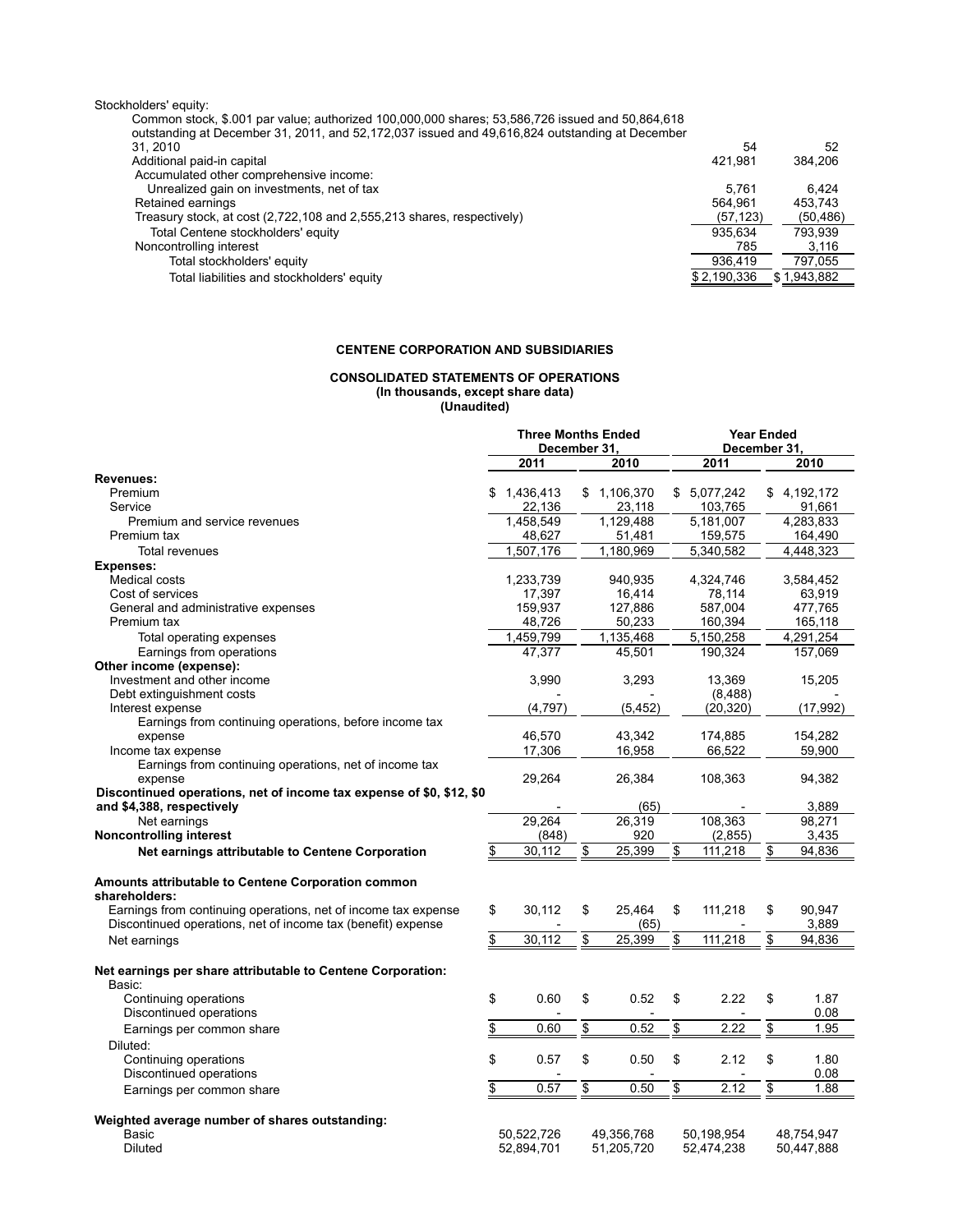#### **CENTENE CORPORATION AND SUBSIDIARIES**

#### **CONSOLIDATED STATEMENTS OF CASH FLOWS (In thousands) (Unaudited)**

|                                                                                             |               | Year Ended December 31, |
|---------------------------------------------------------------------------------------------|---------------|-------------------------|
|                                                                                             | 2011          | 2010                    |
| Cash flows from operating activities:                                                       |               |                         |
| Net earnings                                                                                | \$<br>108,363 | \$<br>98,271            |
| Adjustments to reconcile net earnings to net cash provided by operating activities:         |               |                         |
| Depreciation and amortization                                                               | 58,327        | 52,000                  |
| Stock compensation expense                                                                  | 18,171        | 13,874                  |
| Gain on sale of investments, net                                                            | (287)         | (6, 337)                |
| Debt extinguishment costs                                                                   | 8,488         |                         |
| (Gain) on sale of UHP                                                                       |               | (8,201)                 |
| Impairment loss on Casenet, LLC                                                             |               | 5,531                   |
| Deferred income taxes                                                                       | 2,031         | 10,317                  |
| Changes in assets and liabilities:                                                          |               |                         |
| Premium and related receivables                                                             | (11, 306)     | (23, 359)               |
| Other current assets                                                                        | (11, 812)     | (3,240)                 |
| Other assets                                                                                | (2)           | (2,028)                 |
| Medical claims liability                                                                    | 149,756       | (30, 421)               |
| Unearned revenue                                                                            | (109, 082)    | 25,700                  |
| Accounts payable and accrued expenses                                                       | 38,889        | 37,398                  |
| Other operating activities                                                                  | 10,160        | (573)                   |
| Net cash provided by operating activities                                                   | 261,696       | 168,932                 |
| Cash flows from investing activities:                                                       |               |                         |
| Capital expenditures                                                                        | (68, 993)     | (63, 304)               |
| Capital expenditures of Centene Center LLC                                                  | (4,715)       | (55, 252)               |
| Purchase of investments                                                                     | (318, 397)    | (615, 506)              |
| Sales and maturities of investments                                                         | 267,404       | 570,423                 |
| Proceeds from asset sales                                                                   |               | 13,420                  |
| Investments in acquisitions, net of cash acquired, and investment in equity method investee | (4,375)       | (60, 388)               |
| Net cash used in investing activities                                                       | (129, 076)    | (210, 607)              |
| Cash flows from financing activities:                                                       |               |                         |
| Proceeds from exercise of stock options                                                     | 15,815        | 3,419                   |
| Proceeds from borrowings                                                                    | 419,183       | 218,538                 |
| Proceeds from stock offering                                                                |               | 104,534                 |
| Payment of long-term debt                                                                   | (416, 283)    | (195, 728)              |
| Purchase of noncontrolling interest                                                         |               | (48, 257)               |
| Distributions from (to) noncontrolling interest                                             | 813           | (7, 387)                |
| Excess tax benefits from stock compensation                                                 | 4,435         | 963                     |
| Common stock repurchases                                                                    | (7,809)       | (3,224)                 |
| Debt issue costs                                                                            | (9,242)       | (769)                   |
| Net cash provided by financing activities                                                   | 6,912         | 72,089                  |
| Net increase in cash and cash equivalents                                                   | 139,532       | 30,414                  |
| Cash and cash equivalents, beginning of period                                              | 434,166       | 403,752                 |
| Cash and cash equivalents, end of period                                                    | 573,698       | \$<br>434,166           |
|                                                                                             |               |                         |
| Supplemental disclosures of cash flow information:                                          |               |                         |
| Interest paid                                                                               | \$<br>27,383  | \$<br>17,296            |
| Income taxes paid                                                                           | \$<br>50,444  | \$<br>53,938            |
|                                                                                             |               |                         |
| Supplemental disclosure of non-cash investing and financing activities:                     |               |                         |
| Contribution from noncontrolling interest                                                   | \$            | \$<br>306               |
| Capital expenditures                                                                        | \$<br>6,591   | \$<br>8,720             |

#### **CENTENE CORPORATION**

#### **CONTINUING OPERATIONS SUPPLEMENTAL FINANCIAL DATA**

|                    | Q4<br>2011 | Q3<br>2011 | Q2<br>2011 | Q1<br>2011 | Q4<br>2010 |
|--------------------|------------|------------|------------|------------|------------|
| <b>MEMBERSHIP</b>  |            |            |            |            |            |
| Managed Care:      | 23.700     | 22.800     | 22,800     | 22.600     | 22.400     |
| Arizona<br>Florida | 198.300    | 188.600    | 190.600    | 188.800    | 194.900    |
|                    |            |            |            |            |            |
| Georgia            | 298.200    | 298,000    | 303.100    | 303.300    | 305,800    |
| <b>Illinois</b>    | 16.300     | 13.600     | 700        |            |            |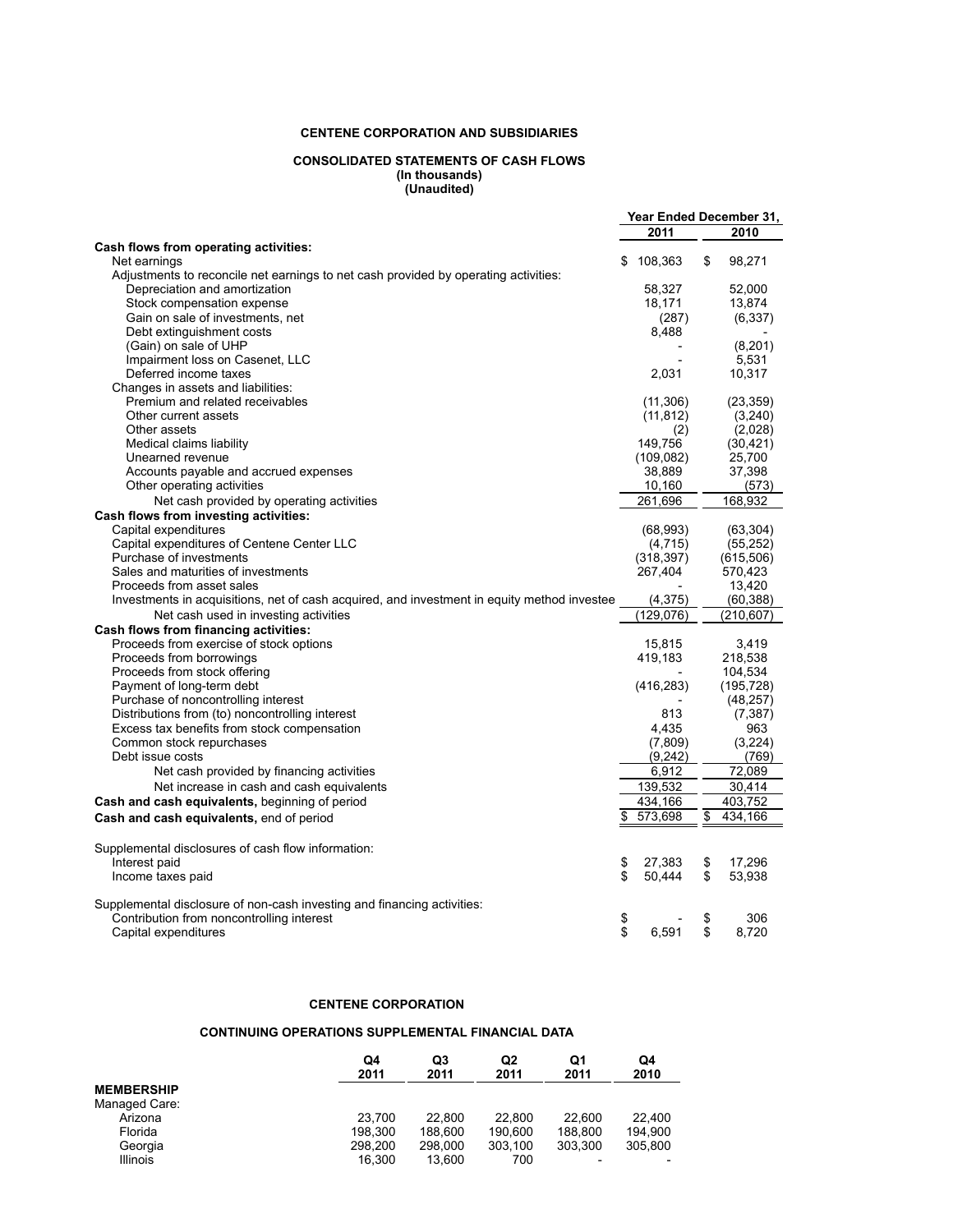| Indiana<br>Kentucky                                                                                                                                                                                            | 206,900<br>180,700 | 205,300   | 206,700           | 209,400           | 215,800           |                   |                   |
|----------------------------------------------------------------------------------------------------------------------------------------------------------------------------------------------------------------|--------------------|-----------|-------------------|-------------------|-------------------|-------------------|-------------------|
| Massachusetts                                                                                                                                                                                                  | 35,700             | 34,700    | 32,900            | 34,100            | 36,200            |                   |                   |
| Mississippi                                                                                                                                                                                                    | 31,600             | 30,600    | 30,800            |                   |                   |                   |                   |
| Ohio                                                                                                                                                                                                           | 159,900            | 162,200   | 159,900           | 160,900           | 160,100           |                   |                   |
| South Carolina                                                                                                                                                                                                 | 82,900             | 86,500    | 82,800            | 84,900            | 90,300            |                   |                   |
| Texas                                                                                                                                                                                                          | 503,800            | 494,500   | 470,400           | 456,700           | 433,100           |                   |                   |
| Wisconsin                                                                                                                                                                                                      | 78,000             | 78,900    | 79,800            | 81,800            | 74,900            |                   |                   |
| Total at-risk membership                                                                                                                                                                                       | 1,816,000          | 1,615,700 | 1,580,500         | 1,542,500         | 1,533,500         |                   |                   |
| Non-risk membership                                                                                                                                                                                            | 4,900              | 10,600    | 10,400            | 10,400            | 4,200             |                   |                   |
| <b>TOTAL</b>                                                                                                                                                                                                   | 1,820,900          | 1,626,300 | 1,590,900         | 1,552,900         | 1,537,700         |                   |                   |
|                                                                                                                                                                                                                |                    |           |                   |                   |                   |                   |                   |
|                                                                                                                                                                                                                |                    |           |                   |                   |                   |                   |                   |
| Medicaid                                                                                                                                                                                                       | 1,336,800          | 1,189,900 | 1,172,400         | 1,169,700         | 1,177,100         |                   |                   |
| CHIP & Foster Care                                                                                                                                                                                             | 213,900            | 210,600   | 211,400           | 208,900           | 210,500           |                   |                   |
| ABD & Medicare                                                                                                                                                                                                 | 218,000            | 171,700   | 156,300           | 123,800           | 104,600           |                   |                   |
| <b>Hybrid Programs</b>                                                                                                                                                                                         | 40,500             | 38,400    | 35,500            | 35,200            | 36,200            |                   |                   |
| Long-term Care                                                                                                                                                                                                 | 6,800              | 5,100     | 4,900             | 4,900             | 5,100             |                   |                   |
| Total at-risk membership                                                                                                                                                                                       | 1,816,000          | 1,615,700 | 1,580,500         | 1,542,500         | 1,533,500         |                   |                   |
| Non-risk membership                                                                                                                                                                                            | 4,900              | 10,600    | 10,400            | 10,400            | 4,200             |                   |                   |
| <b>TOTAL</b>                                                                                                                                                                                                   | 1,820,900          | 1,626,300 | 1,590,900         | 1,552,900         | 1,537,700         |                   |                   |
|                                                                                                                                                                                                                |                    |           |                   |                   |                   |                   |                   |
| Specialty Services(a):                                                                                                                                                                                         |                    |           |                   |                   |                   |                   |                   |
| Cenpatico Behavioral Health                                                                                                                                                                                    |                    |           |                   |                   |                   |                   |                   |
| Arizona                                                                                                                                                                                                        | 168,900            | 175,500   | 173,200           | 172,700           | 174,600           |                   |                   |
| Kansas                                                                                                                                                                                                         | 46,200             | 45,600    | 45,000            | 44,000            | 39,200            |                   |                   |
| <b>TOTAL</b>                                                                                                                                                                                                   | 215,100            | 221,100   | 218,200           | 216,700           | 213,800           |                   |                   |
| (a) Includes external membership only.                                                                                                                                                                         |                    |           |                   |                   |                   |                   |                   |
| REVENUE PER MEMBER PER MONTH(b) $$261.95$ $$245.27$                                                                                                                                                            |                    |           | \$ 240.57         | \$238.31          | \$ 239.66         |                   |                   |
| <b>CLAIMS(b)</b>                                                                                                                                                                                               |                    |           |                   |                   |                   |                   |                   |
| Period-end inventory                                                                                                                                                                                           | 495,500            | 482,900   | 415,700           | 527,100           | 434,900           |                   |                   |
| Average inventory                                                                                                                                                                                              | 367,590            | 312,400   | 332,300           | 347,900           | 304,700           |                   |                   |
| Period-end inventory per member                                                                                                                                                                                | 0.27               | 0.30      | 0.26              | 0.34              | 0.28              |                   |                   |
| (b) Revenue per member and claims information are presented for the Managed Care at-risk members.                                                                                                              |                    |           |                   |                   |                   |                   |                   |
|                                                                                                                                                                                                                |                    |           |                   |                   |                   |                   |                   |
| <b>NUMBER OF EMPLOYEES</b>                                                                                                                                                                                     | 5,300              | 5,000     | 4,800             | 4,500             | 4,200             |                   |                   |
|                                                                                                                                                                                                                |                    |           |                   |                   |                   |                   |                   |
|                                                                                                                                                                                                                |                    |           | Q4<br>2011        | Q3<br>2011        | Q2<br>2011        | Q1<br>2011        | Q4<br>2010        |
|                                                                                                                                                                                                                |                    |           |                   |                   |                   |                   |                   |
| <b>DAYS IN CLAIMS PAYABLE (c)</b><br>(c) Days in Claims Payable is a calculation of Medical Claims Liabilities at the end of the period divided by average claims expense per<br>calendar day for such period. |                    |           | 45.3              | 43.6              | 43.4              | 43.4              | 44.7              |
| <b>CASH AND INVESTMENTS (in millions)</b>                                                                                                                                                                      |                    |           |                   |                   |                   |                   |                   |
| Regulated<br>Unregulated                                                                                                                                                                                       |                    |           | \$1,198.9<br>38.2 | \$1,079.3<br>35.9 | \$1,061.9<br>36.5 | \$1,096.3<br>31.7 | \$1,043.0<br>30.9 |

| <b>TOTAL</b>                                                                          |       | \$1.115.2 | \$1<br>1.098.4 | \$1.128.0 | \$1.073.9 |
|---------------------------------------------------------------------------------------|-------|-----------|----------------|-----------|-----------|
|                                                                                       |       |           |                |           |           |
| <b>DEBT TO CAPITALIZATION</b><br><b>DEBT TO CAPITALIZATION EXCLUDING NON-RECOURSE</b> | 27.3% | 28.0%     | 28.1%          | 26.9%     | 29.3%     |
| DEBT(d)                                                                               | 22.6% | 23.2%     | 23.0%          | 21.4%     | 23.9%     |

Debt to Capitalization is calculated as follows: total debt divided by (total debt + total equity).

(d) The non-recourse debt represents our mortgage note payable (\$77.8 million at December 31, 2011).

#### **MEDICAL COST / GENERAL AND ADMINISTRATIVE EXPENSE RECLASSIFICATION IMPACT (\$ in thousands):**

|                         | Three Months Ended December 31, |       |                      |            | Year Ended December 31. |            |                      |            |  |  |
|-------------------------|---------------------------------|-------|----------------------|------------|-------------------------|------------|----------------------|------------|--|--|
|                         | 2011                            |       | 2010                 |            | 2011                    |            | 2010                 |            |  |  |
|                         |                                 |       |                      |            | Medical                 |            |                      |            |  |  |
|                         | <b>Medical Costs</b>            | HBR   | <b>Medical Costs</b> | <b>HBR</b> | Costs                   | <b>HBR</b> | <b>Medical Costs</b> | <b>HBR</b> |  |  |
| Historical              | \$1,206,516                     | 84.0% | \$922.070            | 83.3%      | \$4.227.916             | 83.3%      | \$3.514.394          | 83.8%      |  |  |
| Reclassification impact | 27.223                          | 1.9   | 18.865               | 1.7        | 96.830                  | 1.9        | 70.058               | 1.7        |  |  |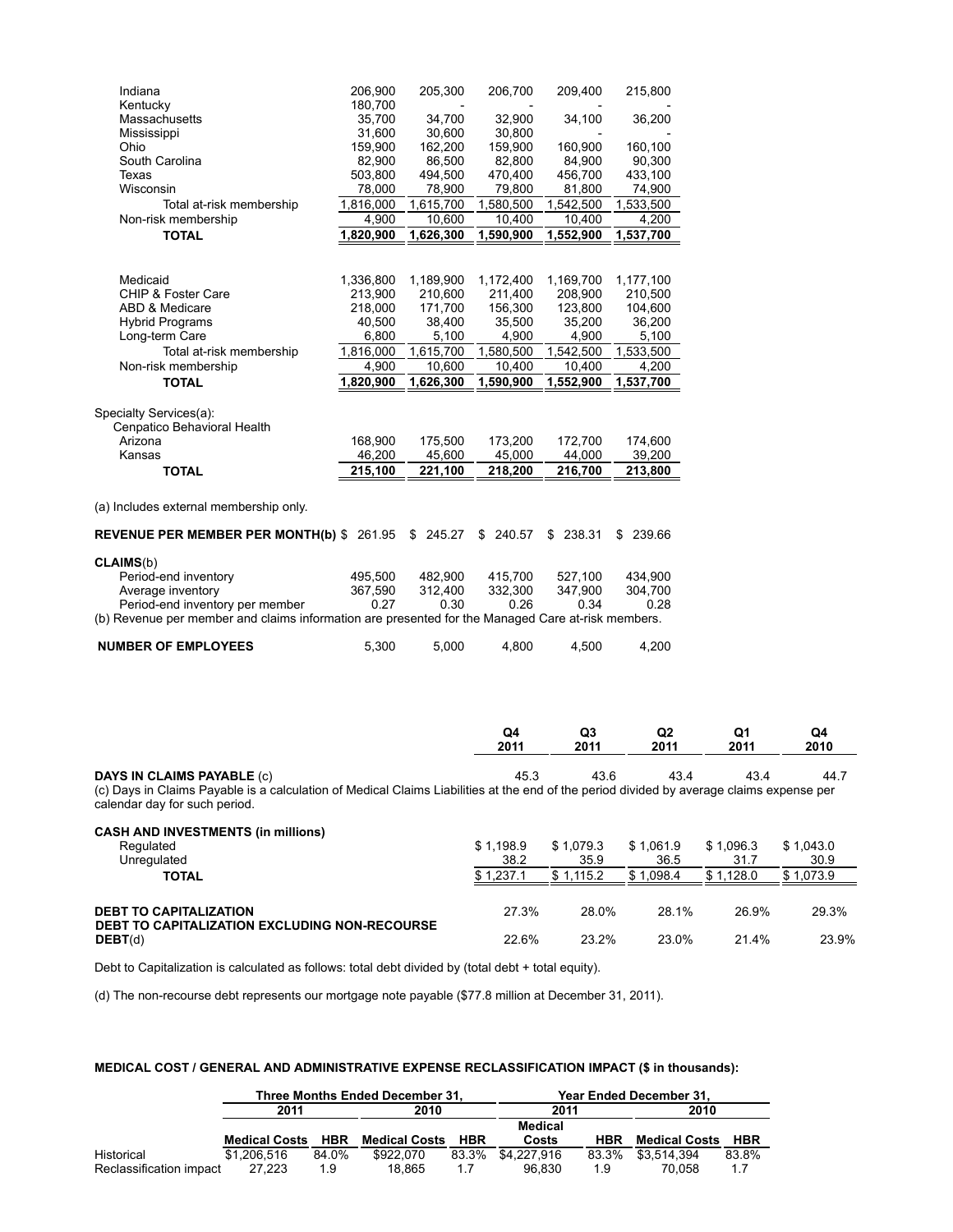| Revised | 000<br>.739<br><b>PA</b><br>۰в.<br>. ن ب<br>. | 85.9% | \$940.935 | 85.0% | .746<br>$+324$<br>\$4<br><b></b> | ?%<br>85.2 | .584<br>4.452<br>ጦባ<br>കാ. | 85.5% |
|---------|-----------------------------------------------|-------|-----------|-------|----------------------------------|------------|----------------------------|-------|
|         |                                               |       |           |       |                                  |            |                            |       |

|                         | Three Months Ended December 31, |       |                                             |       | Year Ended December 31, |       |                                 |       |
|-------------------------|---------------------------------|-------|---------------------------------------------|-------|-------------------------|-------|---------------------------------|-------|
|                         | 2011                            |       | 2010                                        |       | 2011                    |       | 2010                            |       |
|                         |                                 |       |                                             |       | G&A                     |       |                                 |       |
|                         |                                 |       | G&A Expense G&A Ratio G&A Expense G&A Ratio |       | <b>Expense</b>          |       | G&A Ratio G&A Expense G&A Ratio |       |
| Historical              | \$187.160                       | 12.8% | \$146.751                                   | 13.0% | \$683.834               | 13.2% | \$547.823                       | 12.8% |
| Reclassification impact | (27.223)                        | (1.8) | (18.865)                                    | (1.7) | (96.830)                | (1.9) | (70.058)                        | (1.6) |
| Revised                 | \$159.937                       | 11.0% | \$127.886                                   | 11.3% | \$587.004               | 11.3% | \$477.765                       | 11.2% |

### **Operating Ratios:**

|                                |          | Three Months Ended |      |               |  |  |
|--------------------------------|----------|--------------------|------|---------------|--|--|
|                                |          | December 31,       |      | December 31,  |  |  |
|                                | 2011     | 2010               | 2011 | 2010          |  |  |
| <b>Health Benefits Ratios:</b> |          |                    |      |               |  |  |
| Medicaid and CHIP              | %<br>829 | %<br>83 7          | 82.4 | % $85.0$<br>% |  |  |
| ABD and Medicare               | 88.8     | 89.1               | 89.8 | 87.1          |  |  |
| <b>Specialty Services</b>      | 94.0     | 86.1               | 89.1 | 86.2          |  |  |
| Total                          | 85.9     | 85.0               | 85.2 | 85.5          |  |  |
|                                |          |                    |      |               |  |  |

Total General & Administrative Expense Ratio 11.0 % 11.3 % 11.3 % 11.2 %

### **MEDICAL CLAIMS LIABILITY (In thousands)**

The changes in medical claims liability are summarized as follows:

| Balance, December 31, 2010 \$ | 456,765   |  |  |
|-------------------------------|-----------|--|--|
| Incurred related to:          |           |  |  |
| Current period                | 4,390,123 |  |  |
| Prior period                  | (65, 377) |  |  |
| <b>Total incurred</b>         | 4,324,746 |  |  |
| Paid related to:              |           |  |  |
| Current period                | 3,788,808 |  |  |
| Prior period                  | 384,718   |  |  |
| Total paid                    | 4,173,526 |  |  |
| Balance, December 31, 2011 \$ | 607.985   |  |  |

Centene's claims reserving process utilizes a consistent actuarial methodology to estimate Centene's ultimate liability. Any reduction in the "Incurred related to: Prior period" amount may be offset as Centene actuarially determines "Incurred related to: Current period." As such, only in the absence of a consistent reserving methodology would favorable development of prior period claims liability estimates reduce medical costs. Centene believes it has consistently applied its claims reserving methodology in each of the periods presented.

The amount of the "Incurred related to: Prior period" above represents favorable development and includes the effects of reserving under moderately adverse conditions, new markets where we use a conservative approach in setting reserves during the initial